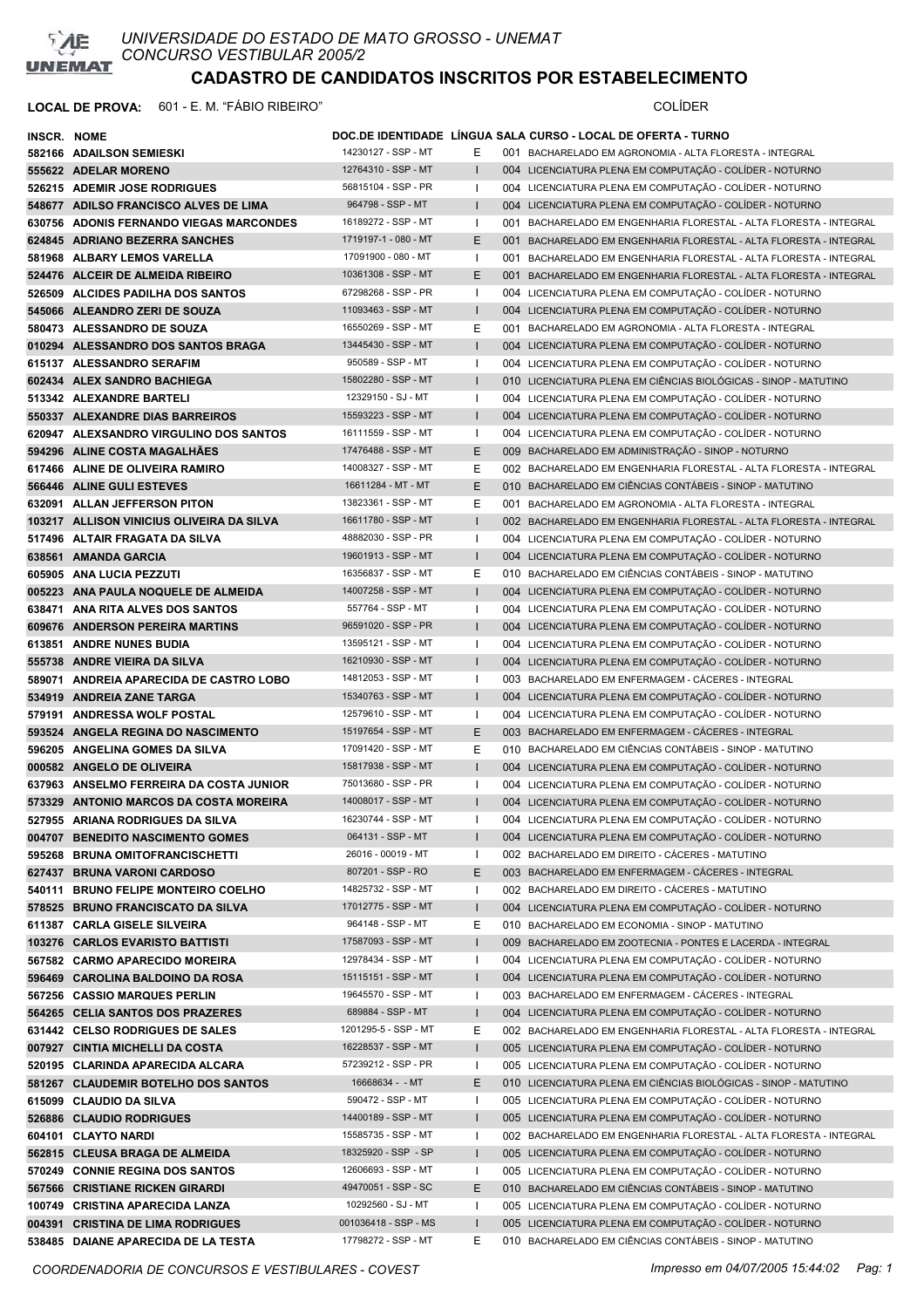

| INSCR. NOME |                                                                               |                                            |              | DOC.DE IDENTIDADE LINGUA SALA CURSO - LOCAL DE OFERTA - TURNO                                                                  |
|-------------|-------------------------------------------------------------------------------|--------------------------------------------|--------------|--------------------------------------------------------------------------------------------------------------------------------|
|             | 103179 DAIANE DE ARAUJO                                                       | 18403514 - SSP - MT                        | E.           | 001 BACHARELADO EM AGRONOMIA - ALTA FLORESTA - INTEGRAL                                                                        |
|             | 570702 DAIANE DOMINGOS DA SILVA                                               | 1884732-3 - SSP - MT                       | Т.           | 001 BACHARELADO EM AGRONOMIA - ALTA FLORESTA - INTEGRAL                                                                        |
|             | 587117 DAIANE RITTER                                                          | 17254850 - SSP - MT                        | L            | 005 LICENCIATURA PLENA EM COMPUTAÇÃO - COLÍDER - NOTURNO                                                                       |
|             | 628761 DAIZE DE SOUZA REIS                                                    | 15167011 - SSP - MT                        | T            | 005 LICENCIATURA PLENA EM COMPUTAÇÃO - COLÍDER - NOTURNO                                                                       |
|             | 604607 DALILA PEXE PLENS                                                      | 17453313 - SSP - MT                        | $\mathbf{I}$ | 002 BACHARELADO EM ENGENHARIA FLORESTAL - ALTA FLORESTA - INTEGRAL                                                             |
|             | 553085 DANIELE CRISTIANE GIROLDO                                              | 15250628 - SSP - MT                        | Ε            | 010 LICENCIATURA PLENA EM CIÊNCIAS BIOLÓGICAS - SINOP - MATUTINO                                                               |
|             | 543012 DANIELLE FISCHER                                                       | 1691140-7 - SSP - MT                       | L            | 003 BACHARELADO EM ENFERMAGEM - CÁCERES - INTEGRAL                                                                             |
|             | 549185 DANILO CARVALHO NAVA                                                   | 17509076 - SSP - MT                        | Ε            | 002 BACHARELADO EM ENGENHARIA FLORESTAL - ALTA FLORESTA - INTEGRAL                                                             |
|             | 623369 DARLEY APARECIDO TAVARES FERREIRA                                      | 15314430 - SSP - MT                        | L            | 005 LICENCIATURA PLENA EM COMPUTAÇÃO - COLÍDER - NOTURNO                                                                       |
|             | 581666 DEIZE DA SILVA COSTA                                                   | 18151728 - SSP - MT                        | $\mathbf{I}$ | 005 LICENCIATURA PLENA EM COMPUTAÇÃO - COLÍDER - NOTURNO                                                                       |
|             | 571474 DENISE CRISTINA DOS SANTOS                                             | 1786255-8 - SSP - MT                       | L            | 005 LICENCIATURA PLENA EM COMPUTAÇÃO - COLÍDER - NOTURNO                                                                       |
|             | 585629 DIEGO BRUNO PETRI PIRES                                                | 14553066 - SSP - MT                        |              | 001 BACHARELADO EM AGRONOMIA - ALTA FLORESTA - INTEGRAL                                                                        |
|             | 568325 DIEGO NERES BATISTA                                                    | 12553590 - SSP - MT                        | L            | 002 BACHARELADO EM ENGENHARIA FLORESTAL - ALTA FLORESTA - INTEGRAL                                                             |
|             | 518476 DIOVANIO DOMINGOS ROCHA                                                | 3918483 - DGPC - GO                        | I.           | 005 LICENCIATURA PLENA EM COMPUTAÇÃO - COLÍDER - NOTURNO                                                                       |
|             | 546399 DIRCE ANGELO FERREIRA                                                  | 10267468 - SSP - MT                        | $\mathbf{I}$ | 005 LICENCIATURA PLENA EM COMPUTAÇÃO - COLÍDER - NOTURNO                                                                       |
|             | 532321 DOUGLAS MENDONÇA VALADÃO                                               | 15757951 - SSP - MT                        | Ε            | 009 BACHARELADO EM ZOOTECNIA - PONTES E LACERDA - INTEGRAL                                                                     |
|             | 566721 EDER CRISTIANO VIEIRA                                                  | 423925969 - SSP - SP                       | $\mathbf{I}$ | 005 LICENCIATURA PLENA EM COMPUTAÇÃO - COLÍDER - NOTURNO                                                                       |
|             | 638234 EDGAR DE OLIVEIRA CABRAL FILHO                                         | 15593428 - SSP - MT                        | $\mathbf{I}$ | 005 LICENCIATURA PLENA EM COMPUTAÇÃO - COLÍDER - NOTURNO                                                                       |
|             | 575593 EDIN ALGUSTO DE CASTRO                                                 | 1868248-0 - 080 - MT                       | $\mathbf{I}$ | 001 BACHARELADO EM AGRONOMIA - ALTA FLORESTA - INTEGRAL                                                                        |
|             | 588466 EDINEI DE MORAES                                                       | 14256754 - SSP - MT                        | I.           | 005 LICENCIATURA PLENA EM COMPUTAÇÃO - COLÍDER - NOTURNO                                                                       |
|             | 557625 EDINEIA PERAL DA SILVA                                                 | 19621434 - SSP - MT                        | E            | 002 BACHARELADO EM DIREITO - CÁCERES - MATUTINO                                                                                |
|             | 614084 EGENILSON BARBOSA DA SILVA                                             | 13951874 - SSP - MT                        | T            | 001 BACHARELADO EM AGRONOMIA - ALTA FLORESTA - INTEGRAL                                                                        |
|             | 544019 ELAINE DOS REIS                                                        | 18000266 - SSP - MT<br>965184 - SSP - MT   | L            | 005 LICENCIATURA PLENA EM COMPUTAÇÃO - COLÍDER - NOTURNO                                                                       |
|             | 604895 ELAINE PERTELI                                                         | 11095881 - SSP - MT                        |              | 005 LICENCIATURA PLENA EM COMPUTAÇÃO - COLÍDER - NOTURNO                                                                       |
|             | 580295 ELCIMAR ISIDORO DE ALMEIDA<br>520144 ELDIR DE OLIVEIRA SANTOS SOBRINHO | 14887070 - SSP - MT                        | -1           | 005 LICENCIATURA PLENA EM COMPUTAÇÃO - COLÍDER - NOTURNO<br>005 LICENCIATURA PLENA EM COMPUTAÇÃO - COLÍDER - NOTURNO           |
|             | 637076 ELENA MARIA BARBOZA                                                    | 930303 - SSP - MT                          | $\mathbf{I}$ | 005 LICENCIATURA PLENA EM COMPUTAÇÃO - COLÍDER - NOTURNO                                                                       |
|             | 521051 ELIANE DOS SANTOS ARAUJO ROCHA                                         | 073622995 - SSP - RJ                       | Ε            | 002 LICENCIATURA PLENA EM CIÊNCIAS BIOLÓGICAS - ALTA FLORESTA -                                                                |
|             |                                                                               |                                            |              | <b>NOTURNO</b>                                                                                                                 |
|             | 004545 ELIAS VIEIRA DE SOUZA                                                  | 03316044570 - CNT - MT                     | L            | 005 LICENCIATURA PLENA EM COMPUTAÇÃO - COLÍDER - NOTURNO                                                                       |
|             | 582883 ELINA REGINA SOARES                                                    | 16037243 - SSP - MT                        | ı.           | 009 BACHARELADO EM ZOOTECNIA - PONTES E LACERDA - INTEGRAL                                                                     |
|             | 559921 ELIZANGELA MARIA FERREIRA                                              | 15867730 - SSP - MT                        | E            | 010 BACHARELADO EM ECONOMIA - SINOP - MATUTINO                                                                                 |
|             | 619401 ELIZANGELA PIRES SIQUEIRA                                              | 16696204 - SSP - MT                        | T            | 005 LICENCIATURA PLENA EM COMPUTAÇÃO - COLÍDER - NOTURNO                                                                       |
|             | 570321 ELIZANGELA RAMOS DE ASSIS                                              | 13263250 - SSP - MT                        | E            | 003 BACHARELADO EM ENFERMAGEM - CÁCERES - INTEGRAL                                                                             |
|             | 532241 ELLEN CRISTINA LOZANO SAMPAIO                                          | 17967414 - SSP - MT                        | Е            | 002 BACHARELADO EM ARQUITETURA RURAL E URBANA - BARRA DO BUGRES -<br><b>INTEGRAL</b>                                           |
|             | 612031 ELSON LIMA DOS SANTOS                                                  | 18164633 - SSP - MT                        |              | 005 LICENCIATURA PLENA EM COMPUTAÇÃO - COLÍDER - NOTURNO                                                                       |
|             | 614688 ELYS CARLA PAQUER                                                      | 10831401 - SSP - MT                        |              | 005 LICENCIATURA PLENA EM COMPUTAÇÃO - COLÍDER - NOTURNO                                                                       |
|             | 595217 ENZO KELVYN CARDOSO SOUZA                                              | 18076866 - SSP - MT                        | $\mathbf{I}$ | 005 LICENCIATURA PLENA EM COMPUTAÇÃO - COLÍDER - NOTURNO                                                                       |
|             | 629091 ERICA GONÇALVES DA SILVA                                               | 14006731 - SSP - MT                        | Е            | 010 LICENCIATURA PLENA EM CIÊNCIAS BIOLÓGICAS - SINOP - MATUTINO                                                               |
|             | 527246 ERIVALDO EVARISTO DE LIMA                                              | 14912783 - SSP - MT                        | L            | 006 LICENCIATURA PLENA EM COMPUTAÇÃO - COLÍDER - NOTURNO                                                                       |
|             | 576671 ESTEFHANIE SOUZA DE OLIVEIRA                                           | 19162111 - SSP - MT                        |              | 006 LICENCIATURA PLENA EM COMPUTAÇÃO - COLÍDER - NOTURNO                                                                       |
|             | 583855 EVANDRO RODRIGUES DOS REIS                                             | 14737850 - SSP - MT                        | L            | 006 LICENCIATURA PLENA EM COMPUTAÇÃO - COLÍDER - NOTURNO                                                                       |
|             | 519456 EVERSON DA SILVA MORALES                                               | 917861 - SSP - MT                          |              | 006 LICENCIATURA PLENA EM COMPUTAÇÃO - COLÍDER - NOTURNO                                                                       |
|             | 588555 EVERTON DA CRUZ LIMA                                                   | 14271150 - SSP - MT                        | L            | 006 LICENCIATURA PLENA EM COMPUTAÇÃO - COLÍDER - NOTURNO                                                                       |
|             | 596264 FABIANA NASCIMENTO MENDES                                              | 17136130 - SSP - MT<br>15339009 - SSP - MT |              | 006 LICENCIATURA PLENA EM COMPUTAÇÃO - COLÍDER - NOTURNO                                                                       |
|             | 635022 FABIANO JOSE KRUGER                                                    | 1511338 - SSP - MT                         | L            | 006 LICENCIATURA PLENA EM COMPUTAÇÃO - COLÍDER - NOTURNO                                                                       |
|             | 518239 FABIO JUNIOR DE MELO DIAS<br>555002 FABIO PEREIRA GONÇALVES            | 18029078-                                  | E            | 006 LICENCIATURA PLENA EM COMPUTAÇÃO - COLÍDER - NOTURNO<br>002 BACHARELADO EM ENGENHARIA FLORESTAL - ALTA FLORESTA - INTEGRAL |
|             | 599336 FÁBIO ROGÉRIO COVRE                                                    | MATOGROSSO - MT<br>10753079 - SJ - MT      | T            | 006 LICENCIATURA PLENA EM COMPUTAÇÃO - COLÍDER - NOTURNO                                                                       |
|             | 528201 FERNANDO DE FREITAS CONSONE                                            | 14551462 - SSP - MT                        | L            | 006 LICENCIATURA PLENA EM COMPUTAÇÃO - COLÍDER - NOTURNO                                                                       |
|             | 578916 FERNANDO VUOLLO                                                        | 15867765 - SSP - MT                        | L            | 006 LICENCIATURA PLENA EM COMPUTAÇÃO - COLÍDER - NOTURNO                                                                       |
|             | 586641 FLAVIA APARECIDA DE MELLO                                              | 15329526 - SSP - MT                        |              | 006 LICENCIATURA PLENA EM COMPUTAÇÃO - COLÍDER - NOTURNO                                                                       |
|             | 613533 FLAVIO CARRARA                                                         | 13798880 - SSP - MT                        |              | 006 LICENCIATURA PLENA EM COMPUTAÇÃO - COLÍDER - NOTURNO                                                                       |
|             | 522139 FLAVIO DANIEL CIRIACO FERNANDES                                        | 13823027 - SSP - MT                        | Е            | 002 BACHARELADO EM ENGENHARIA FLORESTAL - ALTA FLORESTA - INTEGRAL                                                             |
|             | 601586 FRANCIELLE DA SILVA                                                    | 16145070 - SSP - MT                        | ı            | 006 LICENCIATURA PLENA EM COMPUTAÇÃO - COLÍDER - NOTURNO                                                                       |
|             | 567809 FULVIA PALACIO TAVARES STABILE                                         | 13751808 - SSP - MT                        | L            | 003 BACHARELADO EM ENFERMAGEM - CÁCERES - INTEGRAL                                                                             |
|             | 587524 GABRIELI COMACHIO                                                      | 1721909-4 - SSP - MT                       | ı            | 001 BACHARELADO EM AGRONOMIA - ALTA FLORESTA - INTEGRAL                                                                        |
|             | 604135 GILVANI CASSOL                                                         | 15652220 - SSP - MT                        | Е            | 002 BACHARELADO EM ENGENHARIA FLORESTAL - ALTA FLORESTA - INTEGRAL                                                             |
|             | 629901 GISELE BRITO DA SILVA                                                  | 42376410x - SSP - SP                       | Е            | 002 BACHARELADO EM DIREITO - CÁCERES - MATUTINO                                                                                |
|             | 566314 GLEICILENE DELLATESTA DIAS                                             | 14758571 - MT - MT                         | E.           | 010 BACHARELADO EM CIÊNCIAS CONTÁBEIS - SINOP - MATUTINO                                                                       |
|             | 517747 GRAZIELLE SCARPIN DA SILVA                                             | 996038 - SSP - MT                          |              | 006 LICENCIATURA PLENA EM COMPUTAÇÃO - COLÍDER - NOTURNO                                                                       |
|             | 555754 GREICI QUELLI BUFFON                                                   | 1267298-0 - SSP - MT                       | $\mathbf{I}$ | 001 BACHARELADO EM AGRONOMIA - ALTA FLORESTA - INTEGRAL                                                                        |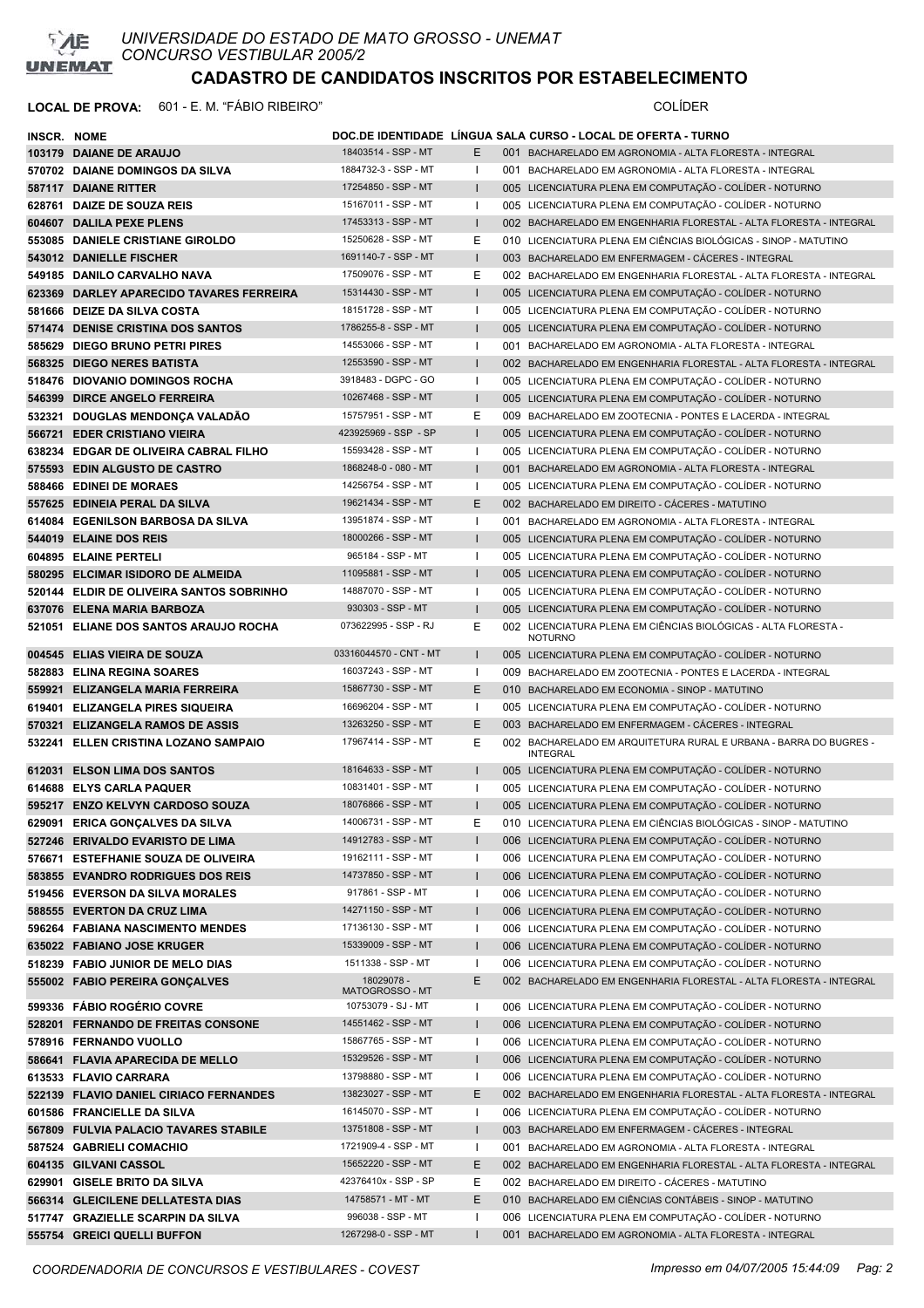

| INSCR. NOME |                                                                                |                                            |              | DOC.DE IDENTIDADE LINGUA SALA CURSO - LOCAL DE OFERTA - TURNO                                                                                |
|-------------|--------------------------------------------------------------------------------|--------------------------------------------|--------------|----------------------------------------------------------------------------------------------------------------------------------------------|
|             | 540153 HELDER CALVI INOCENCIO                                                  | 14785820 - SSP - MT                        | Е            | 001 BACHARELADO EM AGRONOMIA - ALTA FLORESTA - INTEGRAL                                                                                      |
|             | 615943 HUGO MOREIRA DA SILVA                                                   | 26116 - 00019 - MT                         | L            | 003 BACHARELADO EM ENFERMAGEM - CÁCERES - INTEGRAL                                                                                           |
|             | 592579 HUMBERTO PAVÃO AUGUSTO                                                  | 14584255 - MT - MT                         | -1           | 006 LICENCIATURA PLENA EM COMPUTAÇÃO - COLÍDER - NOTURNO                                                                                     |
|             | 611441 IELVA FIGUEIREDO DA LUZ                                                 | 41519045 - SSP - PR                        | E            | 003 BACHARELADO EM ENFERMAGEM - CÁCERES - INTEGRAL                                                                                           |
|             | 636959 ILSON MOREIRA                                                           | 17962560 - SSP - MT                        |              | 006 LICENCIATURA PLENA EM COMPUTAÇÃO - COLÍDER - NOTURNO                                                                                     |
|             | 528765 ISRAEL DE LIMA MADEIRA                                                  | 000663104 - SSP - MS                       |              | 006 LICENCIATURA PLENA EM COMPUTAÇÃO - COLÍDER - NOTURNO                                                                                     |
|             | 553948 ITAMAR ALVES MARTINS                                                    | 16014456 - SSP - MT                        |              | 006 LICENCIATURA PLENA EM COMPUTAÇÃO - COLÍDER - NOTURNO                                                                                     |
|             | 522261 ITAMAR AUGUSTO TEIXEIRA DE SOUZA                                        | 801702 - SSP - MT                          | L            | 006 LICENCIATURA PLENA EM COMPUTAÇÃO - COLÍDER - NOTURNO                                                                                     |
|             | 588059 JACKSON PATERNO                                                         | 70674807 - SSP - PR                        |              | 006 LICENCIATURA PLENA EM COMPUTAÇÃO - COLÍDER - NOTURNO                                                                                     |
|             | 545465 JAIRO DANIEL DA SILVA                                                   | 17292964 - SSP - MT                        | L            | 006 LICENCIATURA PLENA EM COMPUTAÇÃO - COLÍDER - NOTURNO                                                                                     |
|             | 580325 JANDERSON FONSECA CRUZ                                                  | 10613013 - SJ - MT                         | Т.           | 006 LICENCIATURA PLENA EM COMPUTAÇÃO - COLÍDER - NOTURNO                                                                                     |
|             | 607118 JANDERSON TOMSELLI                                                      | 17018005 - SSP - MT                        | Е            | 001 BACHARELADO EM AGRONOMIA - ALTA FLORESTA - INTEGRAL                                                                                      |
|             | 631604 JANETE DA SILVA CARDOSO                                                 | 979047 - SSP - MT                          |              | 006 LICENCIATURA PLENA EM COMPUTAÇÃO - COLÍDER - NOTURNO                                                                                     |
|             | 525812 JAQUELINE APARECIDA LIMA                                                | 1460448-5 - SSP - MT                       | Е            | 003 BACHARELADO EM ENFERMAGEM - CÁCERES - INTEGRAL                                                                                           |
|             | 573371 JEFERSON GARCIA                                                         | 02931626456 - CNT - MT                     | Е            | 003 BACHARELADO EM DIREITO - CÁCERES - MATUTINO                                                                                              |
|             | 622478 JEZ- MARA GOMES PINHEIRO                                                | 16532490 - SSP - MT                        | E            | 003 BACHARELADO EM ENFERMAGEM - CÁCERES - INTEGRAL                                                                                           |
|             | 568953 JHONATAN TREVISAN                                                       | 16756940 - SSP - MT                        |              | 006 LICENCIATURA PLENA EM COMPUTAÇÃO - COLÍDER - NOTURNO                                                                                     |
|             | 522813 JOANA CRISTINA ROHDEN                                                   | 76319006 - SSP - PR                        | $\mathbf{I}$ | 006 LICENCIATURA PLENA EM COMPUTAÇÃO - COLÍDER - NOTURNO                                                                                     |
|             | 554286 JOAO PAULO CORREA JUSTIMIANO                                            | 15439380 - SSP - MT                        | -1           | 006 LICENCIATURA PLENA EM COMPUTAÇÃO - COLÍDER - NOTURNO                                                                                     |
|             | 544851 JOCELY GUIMARAES DOS SANTOS                                             | 16953681 - SSP - MT                        | ı            | 006 LICENCIATURA PLENA EM COMPUTAÇÃO - COLÍDER - NOTURNO                                                                                     |
| 557781      | <b>JÔNATAS JOSÉ CARDOSO</b>                                                    | 14240661 - SSP - MT                        | -1           | 007 LICENCIATURA PLENA EM COMPUTAÇÃO - COLÍDER - NOTURNO                                                                                     |
|             | 624284 JOSÉ CARLOS QUEIROZ                                                     | 709820 - SSP - MT                          | $\mathbf{I}$ | 007 LICENCIATURA PLENA EM COMPUTAÇÃO - COLÍDER - NOTURNO                                                                                     |
|             | 519481 JOSÉ JORGE NACIMENTO GOMES                                              | 10360867 - SSP - MT                        | Е            | 003 BACHARELADO EM ENFERMAGEM - CÁCERES - INTEGRAL                                                                                           |
|             | 566993 JOSE ROBERIO RODRIGUES DA SILVA                                         | 16218426 - SSP - MT                        | E            | 001 BACHARELADO EM AGRONOMIA - ALTA FLORESTA - INTEGRAL                                                                                      |
|             | 524001 JOSEANI MARIA CAVEQUIA                                                  | 10945563 - SSP - MT                        |              | 007 LICENCIATURA PLENA EM COMPUTAÇÃO - COLÍDER - NOTURNO                                                                                     |
|             | 102385 JOSIANE GOMES WANDSCHEER                                                | 15867692 - SSP - MT                        | E            | 001 BACHARELADO EM AGRONOMIA - ALTA FLORESTA - INTEGRAL                                                                                      |
|             | 630241 JOZEMARA DOS SANTOS BRAGA                                               | 17917972 - SSP - MT                        |              | 007 LICENCIATURA PLENA EM COMPUTAÇÃO - COLÍDER - NOTURNO                                                                                     |
|             | 550302 JULIANA CASTARDO BOCCHI                                                 | 1195863-4 - SJ - MT                        | E            | 002 BACHARELADO EM ARQUITETURA RURAL E URBANA - BARRA DO BUGRES -<br><b>INTEGRAL</b>                                                         |
|             | 548634 JULIANA MACHADO                                                         | 13793217 - MT - MT                         | Т.           | 007 LICENCIATURA PLENA EM COMPUTAÇÃO - COLÍDER - NOTURNO                                                                                     |
|             | 607908 JULIANA RAUSCHKOLB PIRES                                                | 17192242 - SSP - MT                        | Е            | 010 LICENCIATURA PLENA EM LETRAS - SINOP - NOTURNO                                                                                           |
|             | 589624 JULIANE APARECIDA DOS SANTOS                                            | 18219683 - SSP - MT                        | Е            | 001 BACHARELADO EM AGRONOMIA - ALTA FLORESTA - INTEGRAL                                                                                      |
|             | 622567 JULIANO MARTINS COELHO                                                  | 17192188 - SSP - MT                        | Е            | 010 BACHARELADO EM CIÊNCIAS CONTÁBEIS - SINOP - MATUTINO                                                                                     |
|             | 568813 JULISE TREVISAN                                                         | 17123852 - SSP - MT                        |              | 007 LICENCIATURA PLENA EM COMPUTAÇÃO - COLÍDER - NOTURNO                                                                                     |
|             | 629057 JUSSARA GONÇALVES DA SILVA                                              | 15438945 - SSP - MT                        | E            | 010 BACHARELADO EM CIÊNCIAS CONTÁBEIS - SINOP - MATUTINO                                                                                     |
|             | 533971 KAMILLA MAESTÁ AGOSTINHO                                                | 16228499 - SSP - MT                        |              | 007 LICENCIATURA PLENA EM COMPUTAÇÃO - COLÍDER - NOTURNO                                                                                     |
|             | 578819 KARLA MONIQUE DA SILVA TORRES                                           | 15508480 - SSP - MT                        | $\mathbf{I}$ | 010 LICENCIATURA PLENA EM CIÊNCIAS BIOLÓGICAS - SINOP - MATUTINO                                                                             |
|             | 627836 KEILE DAIANI BRUM                                                       | 17966051 - SSP - MT                        | л.           | 001 BACHARELADO EM AGRONOMIA - ALTA FLORESTA - INTEGRAL                                                                                      |
|             | 634956 KLAZANCIA REGINA CASTILHO SCHNEIDER                                     | 52998450 - SSP - PR                        | E            | 010 LICENCIATURA PLENA EM CIÊNCIAS BIOLÓGICAS - SINOP - MATUTINO                                                                             |
|             | 597201 LAERCIO COALHO JUNIOR                                                   | 13380460 - SSP - MT                        | Ε            | 002 BACHARELADO EM ENGENHARIA FLORESTAL - ALTA FLORESTA - INTEGRAL                                                                           |
|             | 559881 LEANDRO JOSE DE OLIVEIRA                                                | 16105559 - SSP - MT                        | Е            | 010 BACHARELADO EM ECONOMIA - SINOP - MATUTINO                                                                                               |
|             | 550973 LEANDRO LUIS DOS REIS                                                   | 12976288 - SSP - MT                        |              | 007 LICENCIATURA PLENA EM COMPUTAÇÃO - COLÍDER - NOTURNO                                                                                     |
|             | 568309 LEANDRO RODRIGUES LIMA                                                  | 1578733-8 - SSP - MT                       | I            | 007 LICENCIATURA PLENA EM COMPUTAÇÃO - COLÍDER - NOTURNO                                                                                     |
|             | 615871 LEANDRO VIANA DA SILVA                                                  | 90693387 - SSP - PR                        |              | 007 LICENCIATURA PLENA EM COMPUTAÇÃO - COLÍDER - NOTURNO                                                                                     |
|             | 563668 LEIDY MINERVAL DOS SANTOS                                               | 10315586 - SJ - MT                         | $\mathbf{I}$ | 007 LICENCIATURA PLENA EM COMPUTAÇÃO - COLÍDER - NOTURNO                                                                                     |
|             | 559458 LEONARDO VIANA DE SOUZA MARQUES                                         | 14210916 - SSP - MT                        |              | 002 BACHARELADO EM ENGENHARIA FLORESTAL - ALTA FLORESTA - INTEGRAL                                                                           |
|             | 532509 LEYDE DAYANE DE OLIVEIRA                                                | 17716373 - SSP - MT                        | L            | 003 BACHARELADO EM ENFERMAGEM - CÁCERES - INTEGRAL                                                                                           |
|             | 004766 LIDIANE ANGELO DA SILVA                                                 | 75751206 - SSP - PR                        |              | 007 LICENCIATURA PLENA EM COMPUTAÇÃO - COLÍDER - NOTURNO                                                                                     |
|             | 613142 LINCOLN MOREIRA                                                         | 15660443 - SSP - MT                        | I            | 007 LICENCIATURA PLENA EM COMPUTAÇÃO - COLÍDER - NOTURNO                                                                                     |
|             | 606596 LIZANDRA DOS SANTOS SILVA                                               | 16695771 - SSP - MT                        |              | 007 LICENCIATURA PLENA EM COMPUTAÇÃO - COLÍDER - NOTURNO                                                                                     |
|             | 630152 LUCIANA DE SOUZA SONEMBERG.                                             | 13800019 - SSP - MT                        | Ε            | 010 BACHARELADO EM CIÊNCIAS CONTÁBEIS - SINOP - MATUTINO                                                                                     |
|             | 628255 LUCIANA MOREIRA GUERO                                                   | 17068991 - SSP - MT                        |              | 007 LICENCIATURA PLENA EM COMPUTAÇÃO - COLÍDER - NOTURNO                                                                                     |
|             | 004952 LUCIANE DE LIMA                                                         | 12614556 - SSP - MT                        | $\mathbf{I}$ | 007 LICENCIATURA PLENA EM COMPUTAÇÃO - COLÍDER - NOTURNO                                                                                     |
|             | 553506 LUCIANO LANG DE MORAES                                                  | 819834 - SSP - MT                          | Е            | 001 BACHARELADO EM AGRONOMIA - ALTA FLORESTA - INTEGRAL                                                                                      |
|             | 566144 LUCIENE DA SILVA                                                        | 13985817 - SSP - MT                        | Ε            | 003 BACHARELADO EM ENFERMAGEM - CÁCERES - INTEGRAL                                                                                           |
|             | 621811 LUCILA GOMES ALDAVE                                                     | 729423 - SSP - MT                          |              | 007 LICENCIATURA PLENA EM COMPUTAÇÃO - COLÍDER - NOTURNO                                                                                     |
|             | 627283 LUCILENE BERNARDES DA SILVA                                             | 17135966 - SSP - MT                        | $\mathbf{I}$ | 007 LICENCIATURA PLENA EM COMPUTAÇÃO - COLÍDER - NOTURNO                                                                                     |
|             | 569021 LUCIO DIONER LORENCON                                                   | 16756797 - SSP - MT                        |              | 001 BACHARELADO EM AGRONOMIA - ALTA FLORESTA - INTEGRAL                                                                                      |
|             | 631507 LUHANA ROBERTA KONNO PITON                                              | 001485214 - SSP - MS                       | Е            | 003 BACHARELADO EM ENFERMAGEM - CÁCERES - INTEGRAL                                                                                           |
|             | 000353 LUIZ ADRIANO DA SILVA                                                   | 12804746 - SSP - MT                        |              | 007 LICENCIATURA PLENA EM COMPUTAÇÃO - COLÍDER - NOTURNO                                                                                     |
|             | 100811 LUIZ CARLOS MARTINS                                                     | 16665902 - SSP - MT<br>15967980 - SSP - MT |              | 007 LICENCIATURA PLENA EM COMPUTAÇÃO - COLÍDER - NOTURNO                                                                                     |
|             | 538434 LUIZ FERNANDES PERREIRA DA SILVA<br>603881 LUIZ FERNANDO ALVES MEDEIROS | 15180107 - SSP - MT                        | Е<br>ı       | 001 BACHARELADO EM AGRONOMIA - ALTA FLORESTA - INTEGRAL<br>002 LICENCIATURA PLENA EM CIÊNCIAS BIOLÓGICAS - ALTA FLORESTA -<br><b>NOTURNO</b> |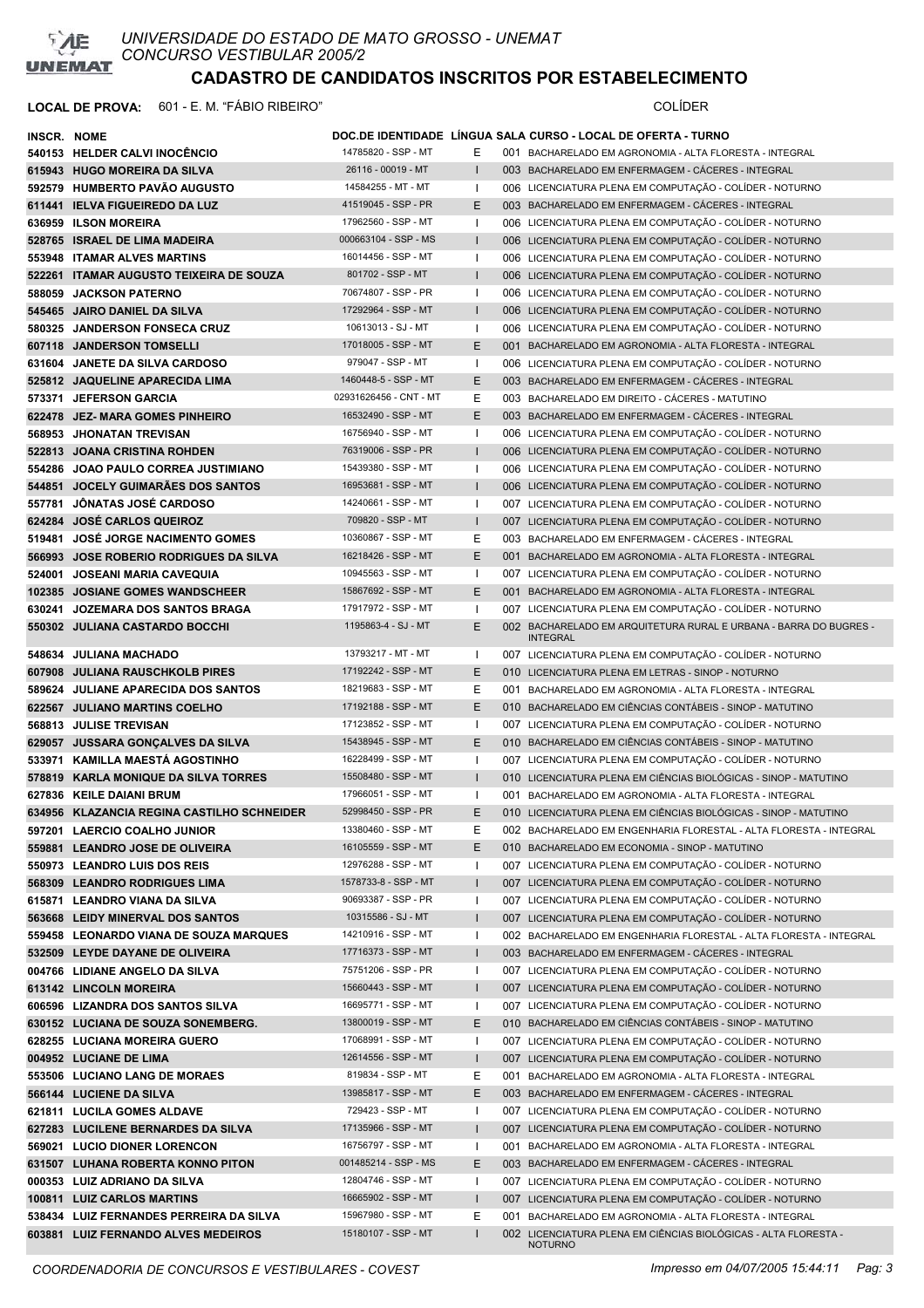

| <b>INSCR. NOME</b> |                                                         |                           |              | DOC.DE IDENTIDADE LINGUA SALA CURSO - LOCAL DE OFERTA - TURNO                     |
|--------------------|---------------------------------------------------------|---------------------------|--------------|-----------------------------------------------------------------------------------|
|                    | 580929 LUIZ GONZAGA PINTO                               | 20044449 - SSP - SP       |              | 007 LICENCIATURA PLENA EM COMPUTAÇÃO - COLÍDER - NOTURNO                          |
|                    | 568651 LUIZ PEDRO DOS SANTOS                            | 1107895 - SSP - PR        |              | 007 LICENCIATURA PLENA EM COMPUTAÇÃO - COLÍDER - NOTURNO                          |
|                    | 005631 MARCIA JUCELIA CRACO                             | 11958847 - SJ - MT        | $\mathbf{I}$ | 007 LICENCIATURA PLENA EM COMPUTAÇÃO - COLÍDER - NOTURNO                          |
|                    | 537901 MARCIA LUZ DA SILVA                              | 17452163 - SSP - MT       | ı            | 007 LICENCIATURA PLENA EM COMPUTAÇÃO - COLÍDER - NOTURNO                          |
|                    | 558664 MARCOS RODRIGUES DE OLIVEIRA                     | 16036700 - SSP - MT       | -1           | 007 LICENCIATURA PLENA EM COMPUTAÇÃO - COLÍDER - NOTURNO                          |
|                    | 562998 MARCOS VINICIUS HIDALGO HASS                     | 15108988 - SSP - MT       |              | 007 LICENCIATURA PLENA EM COMPUTAÇÃO - COLÍDER - NOTURNO                          |
|                    | 521442 MARIA DE LOURDES NUNES                           | 12228443 - SSP - MT       | J.           | 007 LICENCIATURA PLENA EM COMPUTAÇÃO - COLÍDER - NOTURNO                          |
|                    | 558451 MARIA EMILIA BEZERRA MARQUES DE SA               | 19072538 - SSP - MT       |              | 003 BACHARELADO EM DIREITO - CÁCERES - MATUTINO                                   |
|                    | 572829 MARIA LUIZA LIVERO SAMPAIO                       | 18758746 - SSP - MT       | ш            | 002 BACHARELADO EM ENGENHARIA FLORESTAL - ALTA FLORESTA - INTEGRAL                |
| 526541             | <b>MARIA MADALENA BORGES MALDONADO</b>                  | 15556042 - SSP - MT       |              | 003 LICENCIATURA PLENA EM HISTÓRIA - CÁCERES - NOTURNO                            |
| 560791             | <b>MARIA TATIANE CAVEQUIA</b>                           | 11118245 - SJ - MT        | ı            | 007 LICENCIATURA PLENA EM COMPUTAÇÃO - COLÍDER - NOTURNO                          |
|                    | 635626 MARIANA DEL REY RIBEIRO BASAIA                   | 15116921 - SSP - MT       | 1            | 008 LICENCIATURA PLENA EM COMPUTAÇÃO - COLÍDER - NOTURNO                          |
| 570061             | <b>MARLI SUZETI TIBURCIO DE MORAIS</b>                  | 618769 - SSP - MT         | Е            | 003 BACHARELADO EM ENFERMAGEM - CÁCERES - INTEGRAL                                |
|                    | 545678 MARLUCE NUBIA BALDO DOS SANTOS                   | 1883109-5 - SSP - MT      |              | 003 BACHARELADO EM DIREITO - CÁCERES - MATUTINO                                   |
|                    | 606014 MARLY GAVIOLI                                    | 10328122 - SJ - MT        | J.           | 003 BACHARELADO EM DIREITO - CÁCERES - MATUTINO                                   |
|                    | 629995 MAXUEL JESUS SEVERINO FERREIRA                   | 15471632 - SSP - MT       |              | 008 LICENCIATURA PLENA EM COMPUTAÇÃO - COLÍDER - NOTURNO                          |
|                    | 518263 MEIRE HELEN DA SILVA                             | 14951215 - SSP - MT       | ı            | 008 LICENCIATURA PLENA EM COMPUTAÇÃO - COLÍDER - NOTURNO                          |
| 546771             | <b>MILENE ZORZO DONADIA</b>                             | 10931490 - SSP - MT       |              | 008 LICENCIATURA PLENA EM COMPUTAÇÃO - COLÍDER - NOTURNO                          |
|                    | 010154 MIRANDA MARIA SALGUEIRO                          | 14085240 - SSP - MT       | $\mathbf{I}$ | 008 LICENCIATURA PLENA EM COMPUTAÇÃO - COLÍDER - NOTURNO                          |
|                    | 617611 MOISES HUNGRIA PINTO                             | 15500152 - SSP - MT       | Е            | 003 BACHARELADO EM ENFERMAGEM - CÁCERES - INTEGRAL                                |
|                    | 521681 NADIA MARIA DE OLIVEIRA                          | 10432035 - SSP - MT       | Е            | 003 BACHARELADO EM ENFERMAGEM - CÁCERES - INTEGRAL                                |
|                    | 589209 NEDIANE MACIEL                                   | 19101180 - SSP - MT       | ı            | 008 LICENCIATURA PLENA EM COMPUTAÇÃO - COLÍDER - NOTURNO                          |
|                    | 559938 NILZO BERNARDO DUARTE                            | 12697591 - SSP - MT       | Е            | 010 BACHARELADO EM CIÊNCIAS CONTÁBEIS - SINOP - MATUTINO                          |
|                    | 611042 PABLO DIEGO KOLAKOWSKI                           | 15283550 - SSP - MT       | Е            | 010 LICENCIATURA PLENA EM MATEMÁTICA - SINOP - NOTURNO                            |
|                    | 527181 PATRICIA ROCHELLE RODRIGUES                      | 77885005 - SSP - PR       | ı            | 008 LICENCIATURA PLENA EM COMPUTAÇÃO - COLÍDER - NOTURNO                          |
| 102661             | <b>PAULA FERNANDA ANDRADE</b>                           | 15154653 - SSP - MT       |              | 009 BACHARELADO EM ADMINISTRAÇÃO - SINOP - NOTURNO                                |
|                    | 617172 PAULO CEZAR MACIEL                               | 06656463 - SSP - MT       |              | 008 LICENCIATURA PLENA EM COMPUTAÇÃO - COLÍDER - NOTURNO                          |
| 549631             | <b>PAULO JOMAR TORRES DE FREITAS</b>                    | 0302305222 - MIN DEF - MS | ı            | 008 LICENCIATURA PLENA EM COMPUTAÇÃO - COLÍDER - NOTURNO                          |
|                    | 594911 POLLYANNA CAROLINE DA CRUZ                       | 19623208 - SSP - MT       | $\mathbf{I}$ | 003 BACHARELADO EM ENFERMAGEM - CÁCERES - INTEGRAL                                |
| 597261             | <b>PRESCILA LANG DE MORAES</b>                          | 17838983 - SSP - MT       | L            | 008 LICENCIATURA PLENA EM COMPUTAÇÃO - COLÍDER - NOTURNO                          |
|                    | 594989 PRISCILA PIERINI FINGOLO RASCADO                 | 18045871 - SSP - MT       | Е            | 001 BACHARELADO EM AGRONOMIA - ALTA FLORESTA - INTEGRAL                           |
|                    | 630802 RAFAEL SOUZA BARROS                              | 10961860 - SSP - MT       |              | 002 BACHARELADO EM ENGENHARIA FLORESTAL - ALTA FLORESTA - INTEGRAL                |
|                    | 561126 RAFAELA FRIAS AGUIAR                             | 19133693 - SSP - MT       | Ε            | 003 BACHARELADO EM ENFERMAGEM - CÁCERES - INTEGRAL                                |
|                    | 605301 RAIMSOM VANNI                                    | 14085313 - SSP - MT       |              | 002 BACHARELADO EM CIÊNCIA DA COMPUTAÇÃO - BARRA DO BUGRES -<br><b>NOTURNO</b>    |
|                    | 586056 RAQUEL BRAGA DE ALMEIDA                          | 15321266 - SSP - MT       | ш            | 008 LICENCIATURA PLENA EM COMPUTAÇÃO - COLÍDER - NOTURNO                          |
|                    | 556947 RAQUEL THOMAZ DA SILVA                           | 13160559 - SSP - MT       |              | 008 LICENCIATURA PLENA EM COMPUTAÇÃO - COLÍDER - NOTURNO                          |
|                    | 000469 RAQUEL VELOSO DE ALCANTARA DE<br><b>OLIVEIRA</b> | 15817890 - SSP - MT       |              | 008 LICENCIATURA PLENA EM COMPUTAÇÃO - COLÍDER - NOTURNO                          |
|                    | 566616 RENAN APARECIDO DA SILVEIRA                      | 15573028 - SSP - MT       |              | 008 LICENCIATURA PLENA EM COMPUTAÇÃO - COLIDER - NOTURNO                          |
|                    | 575402 RENATO IZAIAS PEREIRA                            | 15140059 - SSP - MT       | Е            | 002 BACHARELADO EM ENGENHARIA FLORESTAL - ALTA FLORESTA - INTEGRAL                |
|                    | 568899 RICARDO CASALI DAL PUPO                          | 15869407 - SSP - MT       |              | 010 BACHARELADO EM AGRONOMIA - TANGARÁ DA SERRA - INTEGRAL                        |
|                    | 521779 RISIONEI FERREIRA LOPES                          | MG 13919179 - SSP - MG    | ı            | 008 LICENCIATURA PLENA EM COMPUTAÇÃO - COLÍDER - NOTURNO                          |
|                    | 003931 ROBERTA IRIS DEITOS                              | 14952068 - SSP - MT       | ı            | 008 LICENCIATURA PLENA EM COMPUTAÇÃO - COLÍDER - NOTURNO                          |
|                    | 591912 ROBERTO JOSÉ ALVES DA CUNHA                      | 872718 - PM - MT          | -1           | 008 LICENCIATURA PLENA EM COMPUTAÇÃO - COLÍDER - NOTURNO                          |
|                    | 581453 ROBERTO SILVA DOS SANTOS                         | 11489529 - SJ - MT        |              | 008 LICENCIATURA PLENA EM COMPUTAÇÃO - COLÍDER - NOTURNO                          |
|                    | 005177 ROBISON VOLPATO                                  | 17516196 - SSP - MT       | -1           | 008 LICENCIATURA PLENA EM COMPUTAÇÃO - COLÍDER - NOTURNO                          |
|                    | 546569 ROBSON RICARDO CRUZ SILVA                        | 12804720 - SSP - MT       | Е            | 009 BACHARELADO EM ADMINISTRAÇÃO - SINOP - NOTURNO                                |
|                    | 593761 RODRIGO DE LIMA                                  | 17529468 - SSP - MT       | -1           | 008 LICENCIATURA PLENA EM COMPUTAÇÃO - COLÍDER - NOTURNO                          |
|                    | 572489 RODRIGO PEREIRA DA SILVA                         | 13178946 - SSP - MT       | Е            | 003 BACHARELADO EM ENFERMAGEM - CÁCERES - INTEGRAL                                |
|                    | 513644 ROGERIO SCHEFFER                                 | 16210689 - SSP - MT       |              | 008 LICENCIATURA PLENA EM COMPUTAÇÃO - COLÍDER - NOTURNO                          |
|                    | 526762 RONE PETERSON DE ALMEIDA                         | 15446557 - SSP - MT       | $\mathbf{I}$ | 008 LICENCIATURA PLENA EM COMPUTAÇÃO - COLÍDER - NOTURNO                          |
|                    | 566462 ROSANA MEZZARI DOS SANTOS                        | 43929897 - SSP - SC       | -1           | 002 LICENCIATURA PLENA EM CIÊNCIAS BIOLÓGICAS - ALTA FLORESTA -<br><b>NOTURNO</b> |
|                    | 612791 ROSE ELAINE DE OLIVEIRA                          | 15660222 - SSP - MT       | Е            | 010 LICENCIATURA PLENA EM CIÊNCIAS BIOLÓGICAS - SINOP - MATUTINO                  |
|                    | 559229 ROSILEI AMARAL DE LIMA DE MELO                   | 11401206 - SSP - MT       | J.           | 008 LICENCIATURA PLENA EM COMPUTAÇÃO - COLÍDER - NOTURNO                          |
| 603661             | ROSIMARA PEREIRA DA SILVA                               | 13180819 - SSP - MT       |              | 008 LICENCIATURA PLENA EM COMPUTAÇÃO - COLÍDER - NOTURNO                          |
|                    | 628352 ROSIMEIRE ISIDORO DE ALMEIDA                     | 14980282 - SSP - MT       | ı            | 008 LICENCIATURA PLENA EM COMPUTAÇÃO - COLÍDER - NOTURNO                          |
|                    | 601985 ROSINEI DOS REIS SILVA                           | 529917 - SSP - MT         | $\mathsf{l}$ | 008 LICENCIATURA PLENA EM COMPUTAÇÃO - COLÍDER - NOTURNO                          |
|                    | 591701 ROZIVALDO BARROS DE SOUZA                        | 1547996-0 - SSP - MT      | Е            | 010 LICENCIATURA PLENA EM CIÊNCIAS BIOLÓGICAS - SINOP - MATUTINO                  |
|                    | 605107 SANDRA SUSSAI CORRADE                            | 13161822 - SSP - MT       |              | 008 LICENCIATURA PLENA EM COMPUTAÇÃO - COLÍDER - NOTURNO                          |
|                    | 110001 SERGIO GONÇALVES NETO                            | $13255843 -$              | -1           | 008 LICENCIATURA PLENA EM COMPUTAÇÃO - COLÍDER - NOTURNO                          |
|                    | 590983 SIDINEY GONÇALVES NETO                           | 12834882 - GO - MT        | ı            | 009 LICENCIATURA PLENA EM COMPUTAÇÃO - COLÍDER - NOTURNO                          |
|                    | 573027 SIDNEI MARTINS DE OLIVEIRA                       | 13674110 - SSP - MT       | $\mathbf{I}$ | 009 LICENCIATURA PLENA EM COMPUTAÇÃO - COLÍDER - NOTURNO                          |